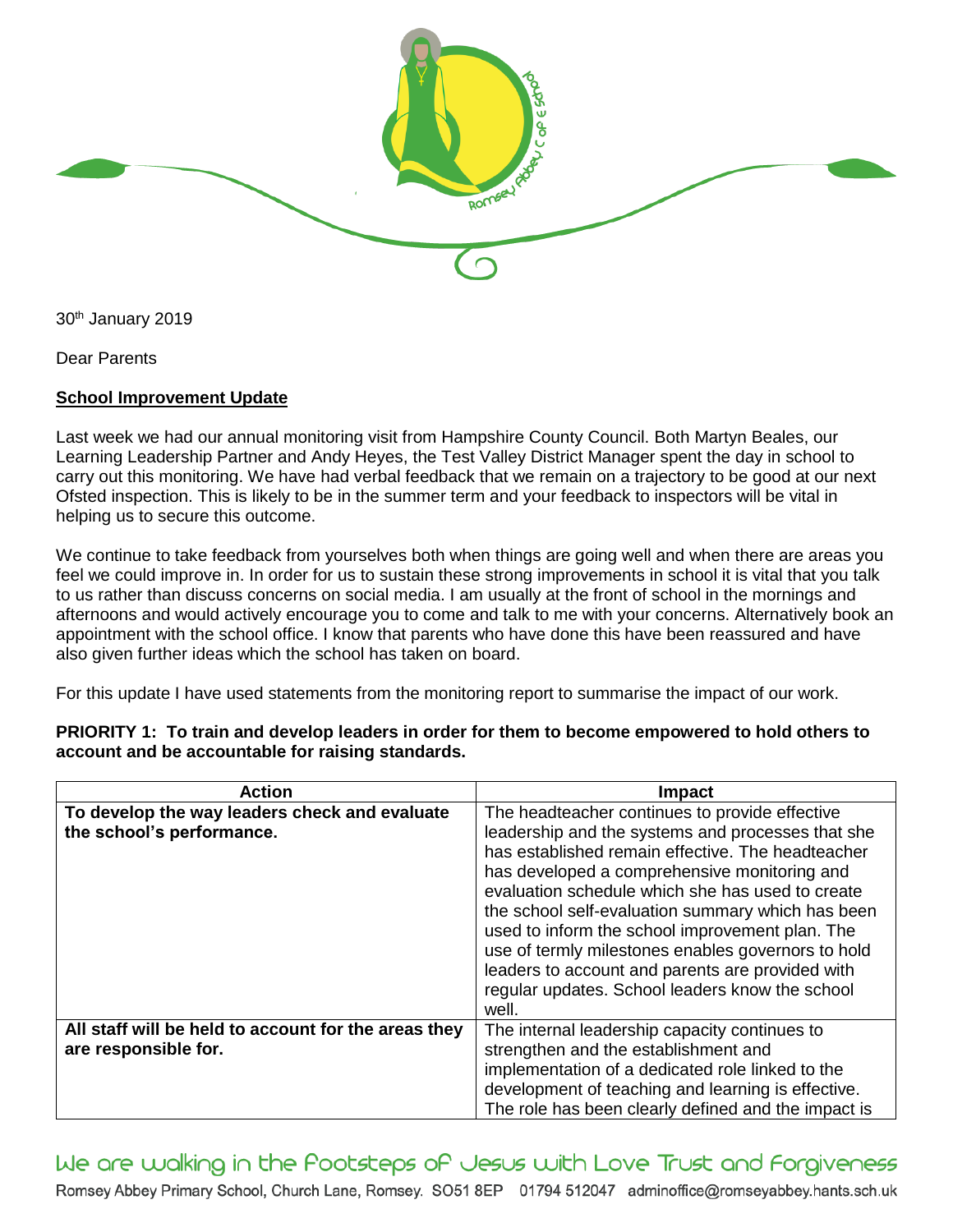|                                        | captured through monitoring and evaluation              |
|----------------------------------------|---------------------------------------------------------|
|                                        | completed by senior leaders, ensuring appropriate       |
|                                        | accountability.                                         |
| Governors will hold leaders to account | Governance continues to strengthen and leaders are      |
|                                        | effectively held to account for progress against        |
|                                        | identified actions. The Chair of Governors has          |
|                                        | ensured that the quality of education for all pupils is |
|                                        | the key driver in decision making. She also continues   |
|                                        | to ensure all governors contribute fully to the drive   |
|                                        | for continued improvement. The current group of         |
|                                        | governors provides effective challenge and support      |
|                                        | for school leaders. The Pupil Premium governor is       |
|                                        | increasingly effective at holding the Inclusion Leader  |
|                                        | to account. Governors have continued to carry out a     |
|                                        | range of monitoring visits linked to the school         |
|                                        | improvement which has enabled them to have an           |
|                                        | objective led view of how well the school is doing.     |

## **PRIORITY 2: Improve teaching so that it consistently promotes strong progress for all pupil groups across years and subjects.**

| <b>Action</b>                                                                                                                       | Impact                                                                                                                                                                                                                                                                                                                                                                                                                                                                                                                                                                                                                                                                                                                                                                                                                                                                                                                                                                                                   |
|-------------------------------------------------------------------------------------------------------------------------------------|----------------------------------------------------------------------------------------------------------------------------------------------------------------------------------------------------------------------------------------------------------------------------------------------------------------------------------------------------------------------------------------------------------------------------------------------------------------------------------------------------------------------------------------------------------------------------------------------------------------------------------------------------------------------------------------------------------------------------------------------------------------------------------------------------------------------------------------------------------------------------------------------------------------------------------------------------------------------------------------------------------|
| To ensure teachers have an accurate<br>understanding of pupils previous achievement<br>and set work of a suitable challenge for all | Leader's actions to improve the quality of teaching<br>and learning are increasingly evident, both in terms<br>of practice and learning environments. The teaching<br>and learning coach is impacting positively on<br>teaching and learning and pupil outcomes. Key<br>elements across the school that have been<br>established as part of teaching and learning include;<br>focused teaching using current assessment<br>information, effective questioning, additional<br>challenges for the more able pupils, the use of<br>appropriate variation including flexible groupings, the<br>systematic checking on learning throughout the<br>lesson and a focus on school defined habits of mind.<br>Where these expectations are evident is where<br>teaching and learning is most effective. At a recent<br>moderation visit from Hampshire County Council the<br>Year R teacher was noted as having excellent<br>knowledge of the children in the cohort and<br>extensive evidence of their learning. |
| Ensure pupils who find reading difficult receive<br>support in phonics and comprehension                                            |                                                                                                                                                                                                                                                                                                                                                                                                                                                                                                                                                                                                                                                                                                                                                                                                                                                                                                                                                                                                          |
| Ensure teachers routinely check how pupils are<br>grasping lesson content and provide guidance<br>on next steps accordingly         |                                                                                                                                                                                                                                                                                                                                                                                                                                                                                                                                                                                                                                                                                                                                                                                                                                                                                                                                                                                                          |
| Ensure good progress is made across the<br>breadth of curriculum subjects                                                           |                                                                                                                                                                                                                                                                                                                                                                                                                                                                                                                                                                                                                                                                                                                                                                                                                                                                                                                                                                                                          |

## **PRIORITY 3: Raise expectations of staff and pupils in order that there are high standards both in and out of the classroom which promote the School's Christian ethos and British Values.**

| To develop a consistent whole school approach | This continues to be introduced term by term across   |
|-----------------------------------------------|-------------------------------------------------------|
| for learning to learn (Habits of Mind)        | the school. Interviews with children demonstrate they |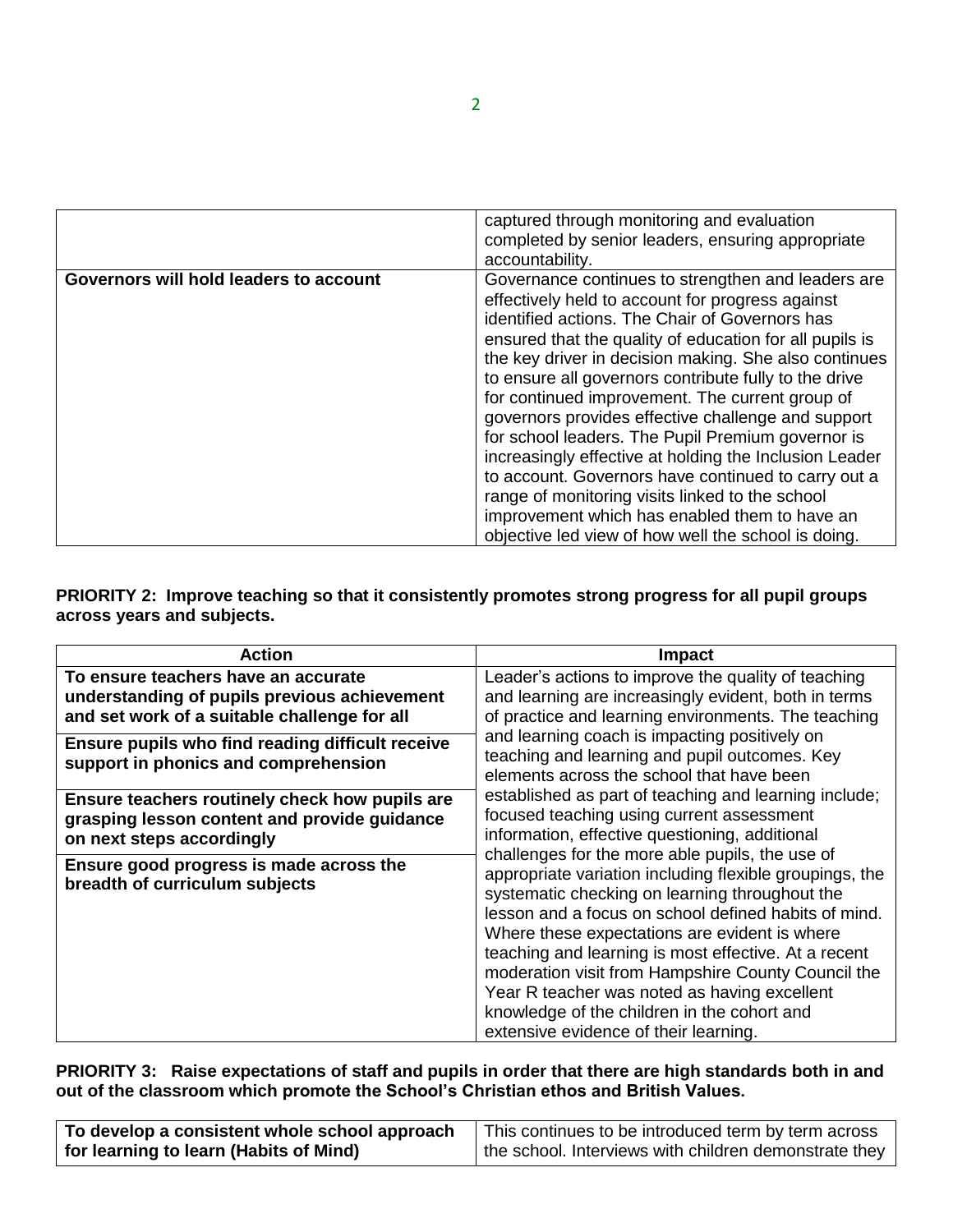|                                                                                             | have an increasing understanding of this as the year<br>goes on. Each habit has begun with a staff meeting<br>for teachers to consider how it will be taught and<br>used across the curriculum. The children have been<br>introduced to each habit through a focus during<br>collective worship and then a launch day; where the<br>habit was fully explored. During the rest of the term<br>the development of it has been during usual class<br>lessons. These habits are used in Year R to<br>concretely embed the Characteristics of Effective<br>Learning. Children demonstrate their understanding<br>through the use of puppets in their play and are<br>praised for showing these learning characteristics in<br>the classroom. |
|---------------------------------------------------------------------------------------------|-----------------------------------------------------------------------------------------------------------------------------------------------------------------------------------------------------------------------------------------------------------------------------------------------------------------------------------------------------------------------------------------------------------------------------------------------------------------------------------------------------------------------------------------------------------------------------------------------------------------------------------------------------------------------------------------------------------------------------------------|
| To tighten and further develop aspects of<br>safeguarding                                   | The half-termly group meetings, including DSL's and<br>the Safeguarding Governor, are proving to be<br>effective. Any issues arising from these meetings<br>have been actioned and the school continues to<br>show best practice.                                                                                                                                                                                                                                                                                                                                                                                                                                                                                                       |
| To firmly establish routines and expectations for<br>pupil conduct                          | Behaviour across the school is largely positive.<br>Expectations of behaviour are consistent and the<br>school has an orderly and productive ethos. Work to<br>improve circulation areas was clearly evident and the<br>displays were used to reflect the many positive<br>aspects of the school.                                                                                                                                                                                                                                                                                                                                                                                                                                       |
| Develop opportunities for pupils to learn about<br>diversity and equality in modern Britain | Diversity can now be demonstrated through our text-<br>rich English curriculum. They have enabled children<br>this year to explore different perspectives, different<br>places and different cultures. There have been many<br>opportunities during collective worship for children to<br>consider people who have achieved great and long<br>lasting things in the name of equality and diversity.                                                                                                                                                                                                                                                                                                                                     |
| Raise the standards of presentation through high<br>expectations                            | Books are presented well across school with learning<br>objectives and success criteria consistently used.                                                                                                                                                                                                                                                                                                                                                                                                                                                                                                                                                                                                                              |

**PRIORITY 4: Ensure progress is consistently good across year groups and subjects for all children with a specific focus on disadvantaged and the more able.**

| <b>Action</b>                                       | Impact                                                |
|-----------------------------------------------------|-------------------------------------------------------|
| Define clearly the impact of all additional funding | The Inclusion Manager has identified the main         |
|                                                     | barriers to learning for pupils who are in receipt of |
|                                                     | the Pupil Premium funding and these needs are         |
|                                                     | being addressed through classroom practice and        |
|                                                     | specific interventions. The impact of these           |
|                                                     | interventions can now be measured and where the       |
|                                                     | intervention has not been fully effective, further    |